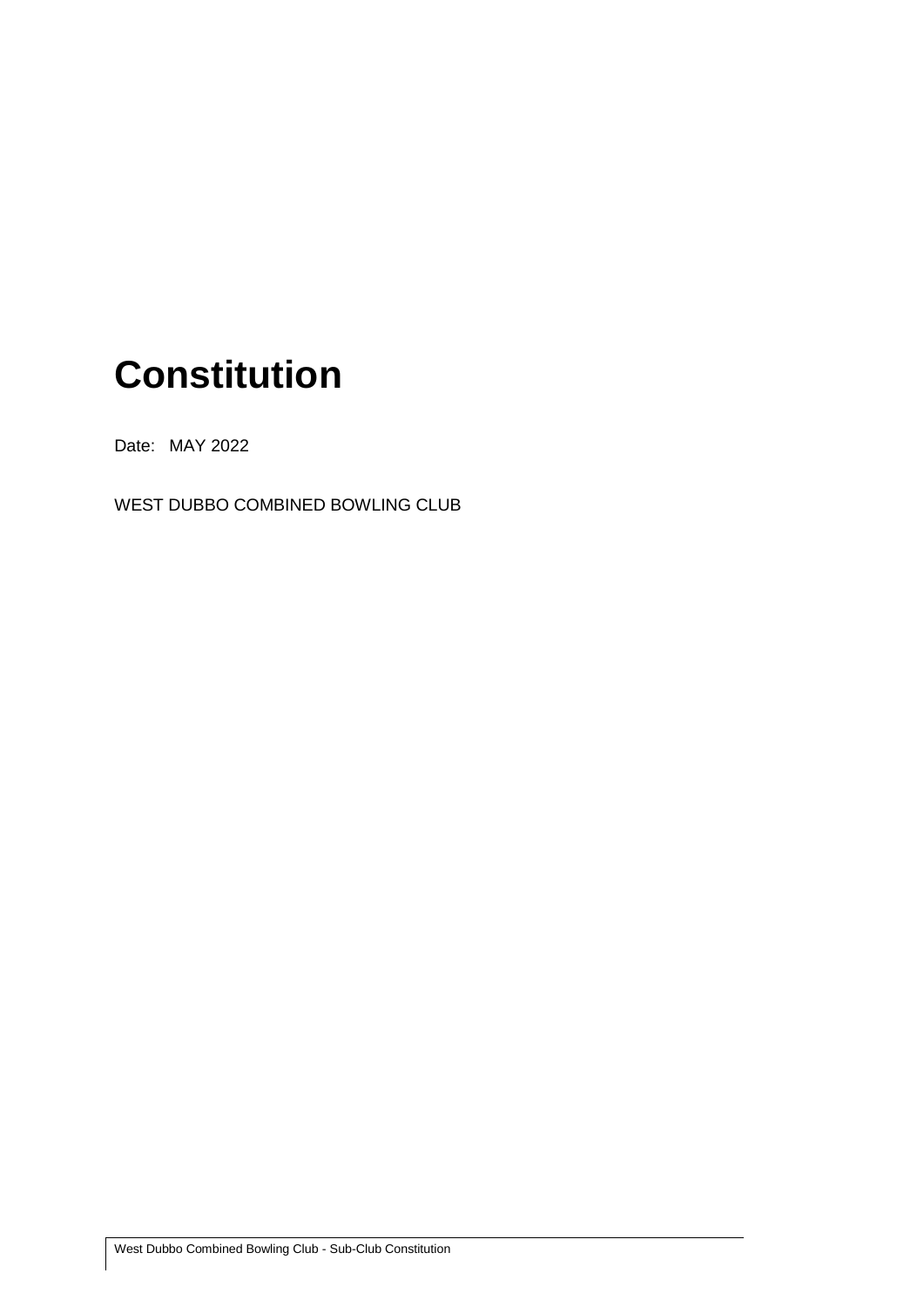#### **TABLE OF CONTENTS**

| $\mathbf 1$ . |                                                              |  |  |  |  |
|---------------|--------------------------------------------------------------|--|--|--|--|
| 2.            |                                                              |  |  |  |  |
| 3.            |                                                              |  |  |  |  |
| 4.            | 4.1<br>4.2                                                   |  |  |  |  |
| 5.            | 5.1<br>5.2<br>5.3                                            |  |  |  |  |
| 6.            | 6.1<br>6.2<br>6.3                                            |  |  |  |  |
| 7.            |                                                              |  |  |  |  |
| 8.            |                                                              |  |  |  |  |
| 9.            |                                                              |  |  |  |  |
| 10.           |                                                              |  |  |  |  |
| 11.           |                                                              |  |  |  |  |
| 12.           |                                                              |  |  |  |  |
| 13.           | 13.1<br>13.2<br>13.3<br>13.4<br>13.5<br>13.6<br>13.7<br>13.8 |  |  |  |  |
| 14.           |                                                              |  |  |  |  |
| 15.           | 15.1<br>15.2<br>15.3<br>15.4<br>15.5                         |  |  |  |  |
| 16.           |                                                              |  |  |  |  |

| 17 <sub>1</sub> |  |  |
|-----------------|--|--|
|                 |  |  |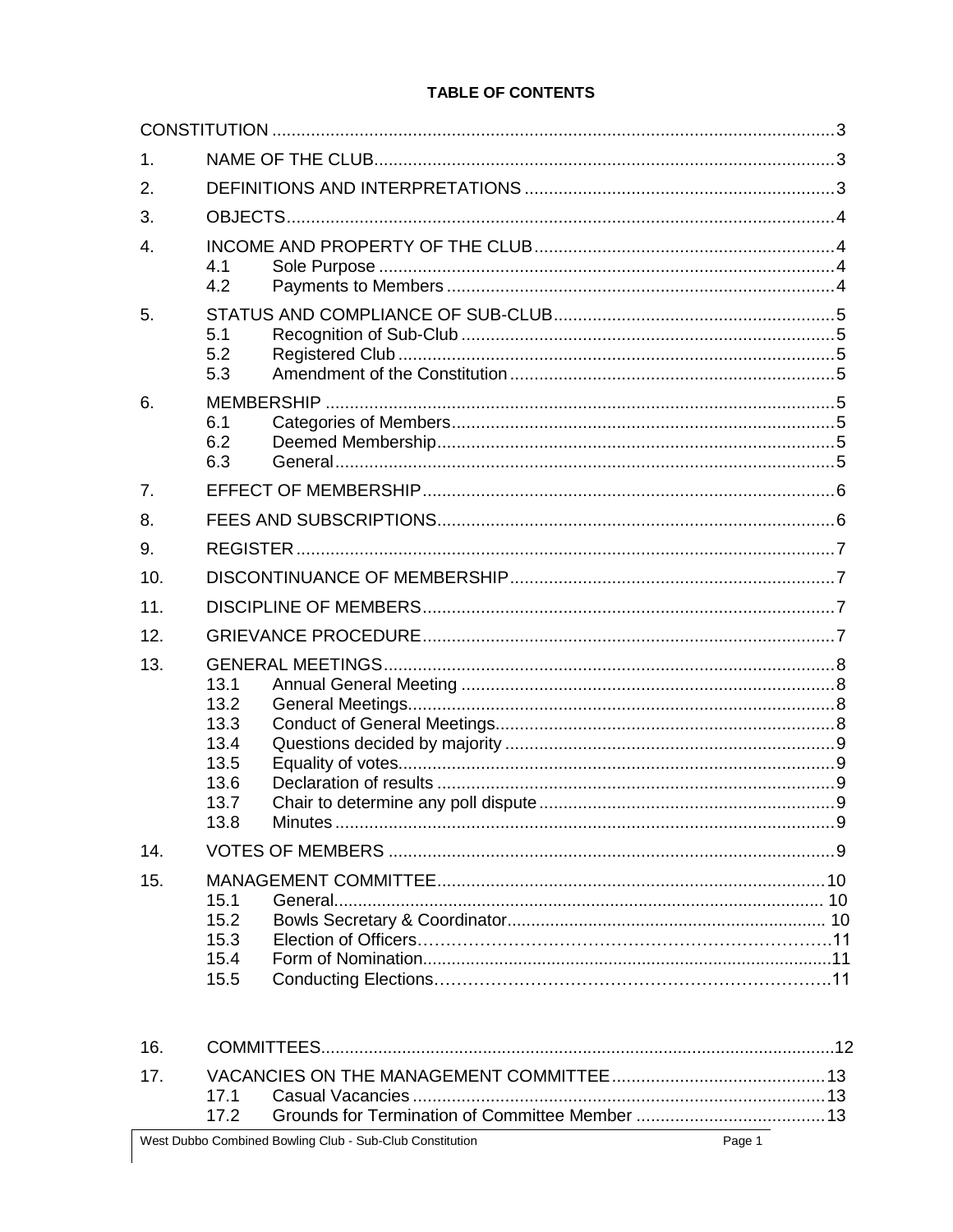| 18. |                              |                                                 |  |  |  |
|-----|------------------------------|-------------------------------------------------|--|--|--|
| 19. | 19.1<br>19.2<br>19.3         | PROCEEDINGS AT MANAGEMENT COMMITTEE MEETINGS 13 |  |  |  |
| 20. |                              |                                                 |  |  |  |
| 21. |                              |                                                 |  |  |  |
| 22. |                              |                                                 |  |  |  |
| 23. |                              |                                                 |  |  |  |
| 24. |                              |                                                 |  |  |  |
| 25. | 25.1<br>25.2<br>25.3<br>25.4 |                                                 |  |  |  |
| 26. |                              |                                                 |  |  |  |
| 27. |                              |                                                 |  |  |  |
| 28. |                              |                                                 |  |  |  |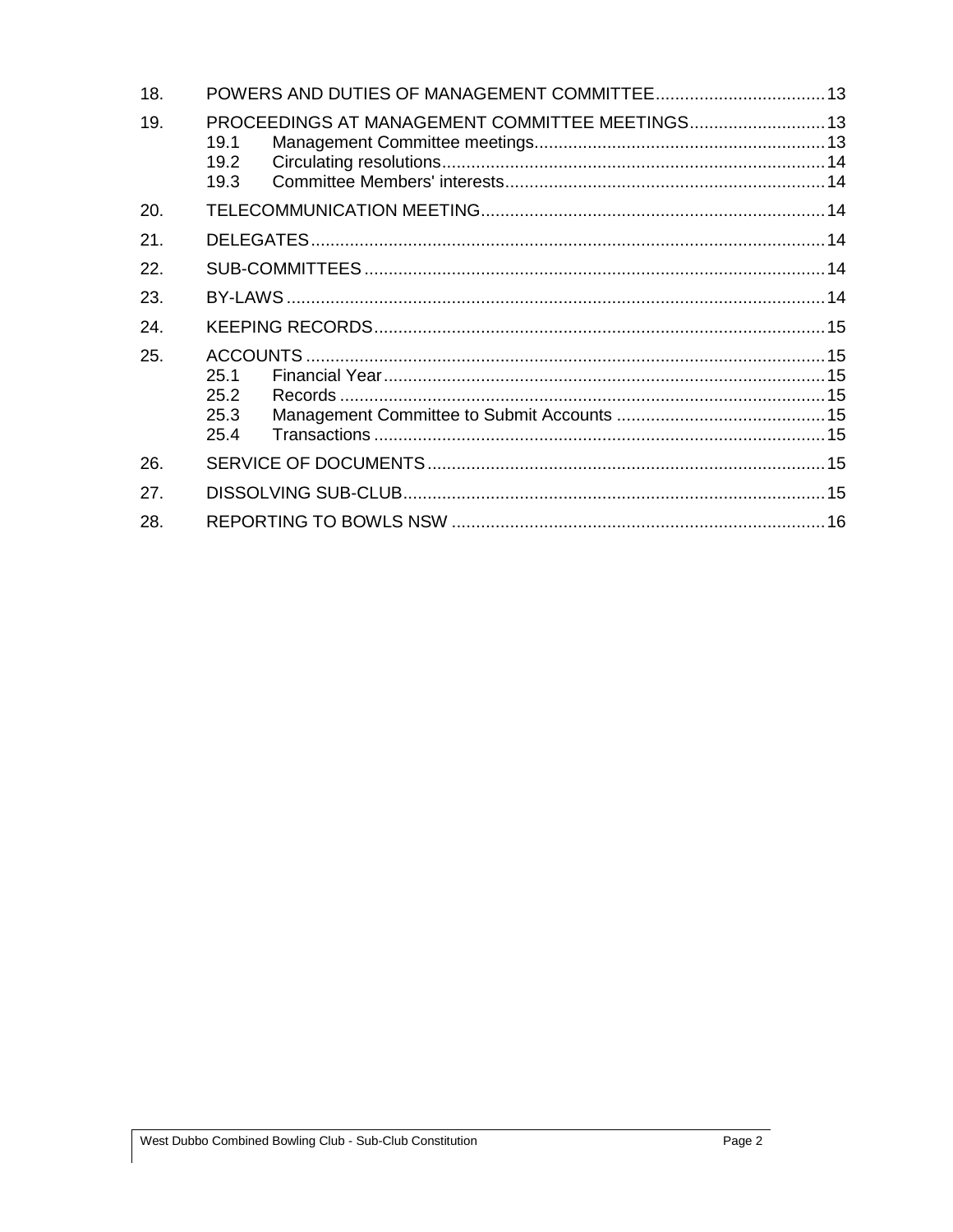# <span id="page-3-0"></span>**Constitution**

## <span id="page-3-1"></span>**1. NAME OF THE CLUB**

The name of the unincorporated club is West Dubbo Bowling Club (**Sub-Club**).

#### <span id="page-3-2"></span>**2. DEFINITIONS AND INTERPRETATIONS**

In this Constitution unless the context requires otherwise:

**Annual General Meeting** or **AGM** means the annual General Meeting of the West Dubbo Bowling Club required to be held under this Constitution.

**Annual Subscription** means the annual fee(s) payable by each category of Member as determined by the Management Committee under **clause [8\(a\)](#page-6-2)**.

**Bowls** means the sport of lawn bowls.

**Bowls NSW** means Bowls New South Wales Limited.

**Bowls Coordinator** means an employee of the Registered Club employed to run the day-to-day bowls operations of the Sub-Club.

**Bowls Secretary** means a volunteer elected to run the day-to-day bowls operations of the Sub-Club.

**By-Laws** mean a by-law made under **clause 23**.

**Chair (President)** means the person elected under **clause 15**.

**Committee** means a committee established by the Management Committee under **clause 16.**

**Committee Member** means a member of the Management Committee elected under **clause [15\(a\)](#page-9-7)**.

**Constitution** means this Constitution as amended from time to time, and a reference to a clause is a reference to a clause of this Constitution.

**General Meeting** means a general meeting of Members and includes the AGM and any SGM.

**Individual Member** means a registered, financial Member of the Sub-Club.

**Management Committee** means the body consisting of the Committee Members under **clause [15](#page-9-6)**.

**Member** means a member of the Sub-Club under **clause** [6,](#page-5-4) who must be registered with Bowls NSW as an Individual Member.

**Objects** mean the objects of the Sub-Club outlined in **clause [3](#page-4-0)**.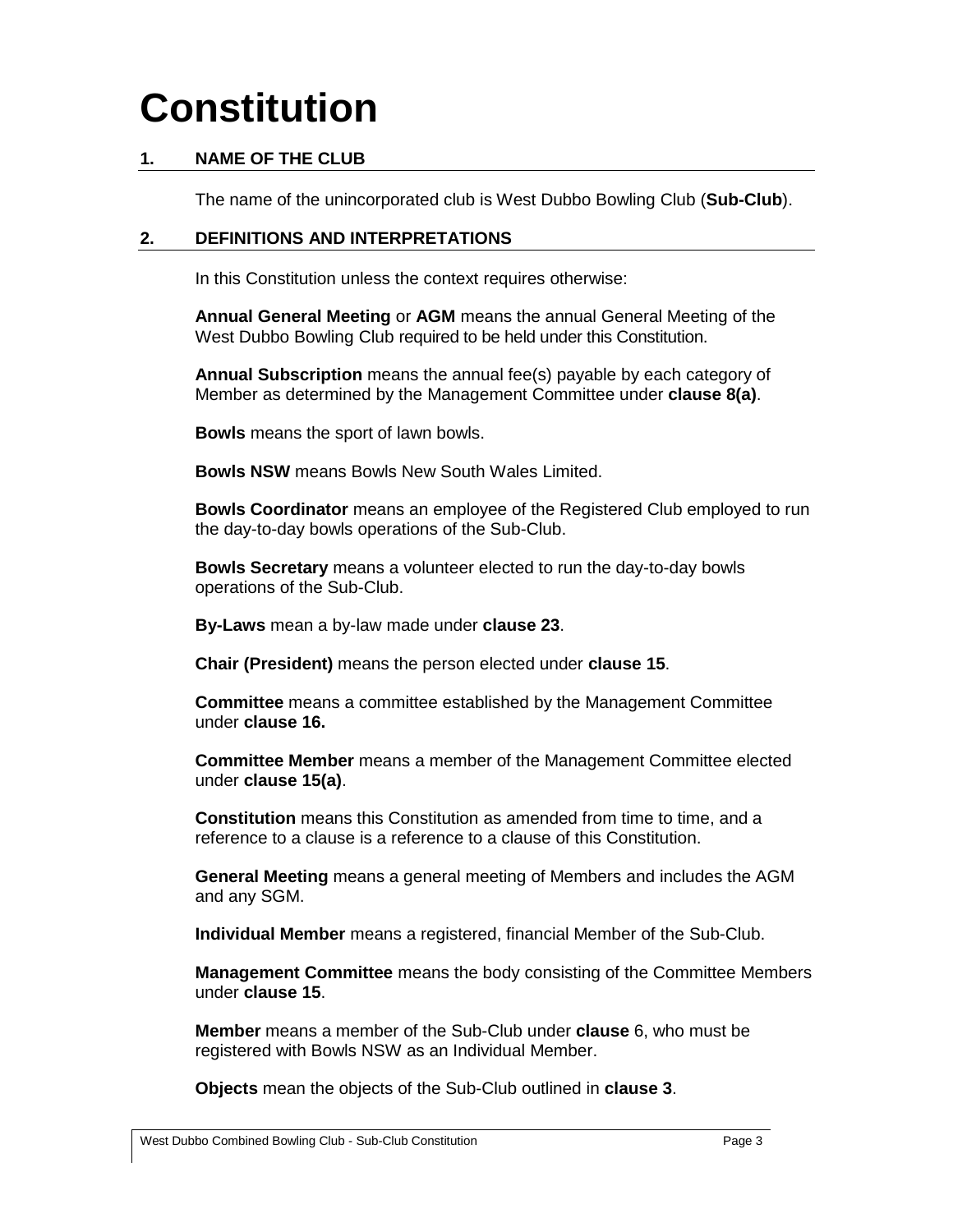**Registered Club** means West Dubbo Bowling Club Limited (Club Dubbo).

**Special General Meeting** or **SGM** means any General Meeting of the Sub-Club held under this Constitution other than the AGM.

**Special Resolution** means a resolution passed by at least 75% of Members entitled to vote and voting on the resolution at the General Meeting at which the resolution is put to Members.

**Unfinished Business** means any business on a General Meeting agenda that remains unfinished following a meeting. Unfinished Business must be noted as unfinished in the official minutes of the meeting where it is said to be unfinished.

**Voting Member** means those Members of the Sub-Club entitled to vote in General Meeting as set out under **clause [6.1](#page-5-5)**.

## <span id="page-4-0"></span>**3. OBJECTS**

The Sub-Club is established solely for the Objects. The Objects of the Sub-Club are to:

- (a) form part of the Registered Club and to affiliate with Bowls NSW as an unincorporated Club so Bowls can be conducted, encouraged, promoted, advanced and administered at the Sub-Club and throughout the local area;
- (b) conduct, encourage, promote, advance and administer Bowls at the Sub-Club and throughout the local area and act, at all times, on behalf of and in the interest of the Members and Bowls in the Sub-Club and local area;
- (c) affiliate and otherwise liaise with the Registered Club and Bowls NSW and adopt their respective rule and policy frameworks as necessary to further these Objects; and
- (d) undertake and or do all such things or activities which are necessary, incidental or conducive to the advancement of these Objects.

## <span id="page-4-1"></span>**4. INCOME AND PROPERTY OF THE CLUB**

#### <span id="page-4-2"></span>**4.1 Sole Purpose**

The income and property of the Sub-Club must be applied solely towards the promotion of the Objects of the Sub-Club.

## <span id="page-4-3"></span>**4.2 Payments to Members**

No part of the income or property of the Sub-Club may be paid or otherwise distributed, directly or indirectly, to any Member except for payments to a Member in good faith in the promotion of the Objects and: (a) in return for any services or goods supplied in the ordinary course; (b) for interest at current bank overdraft rates for moneys lent; or (c) for reasonable rent for premises let to the Sub-Club.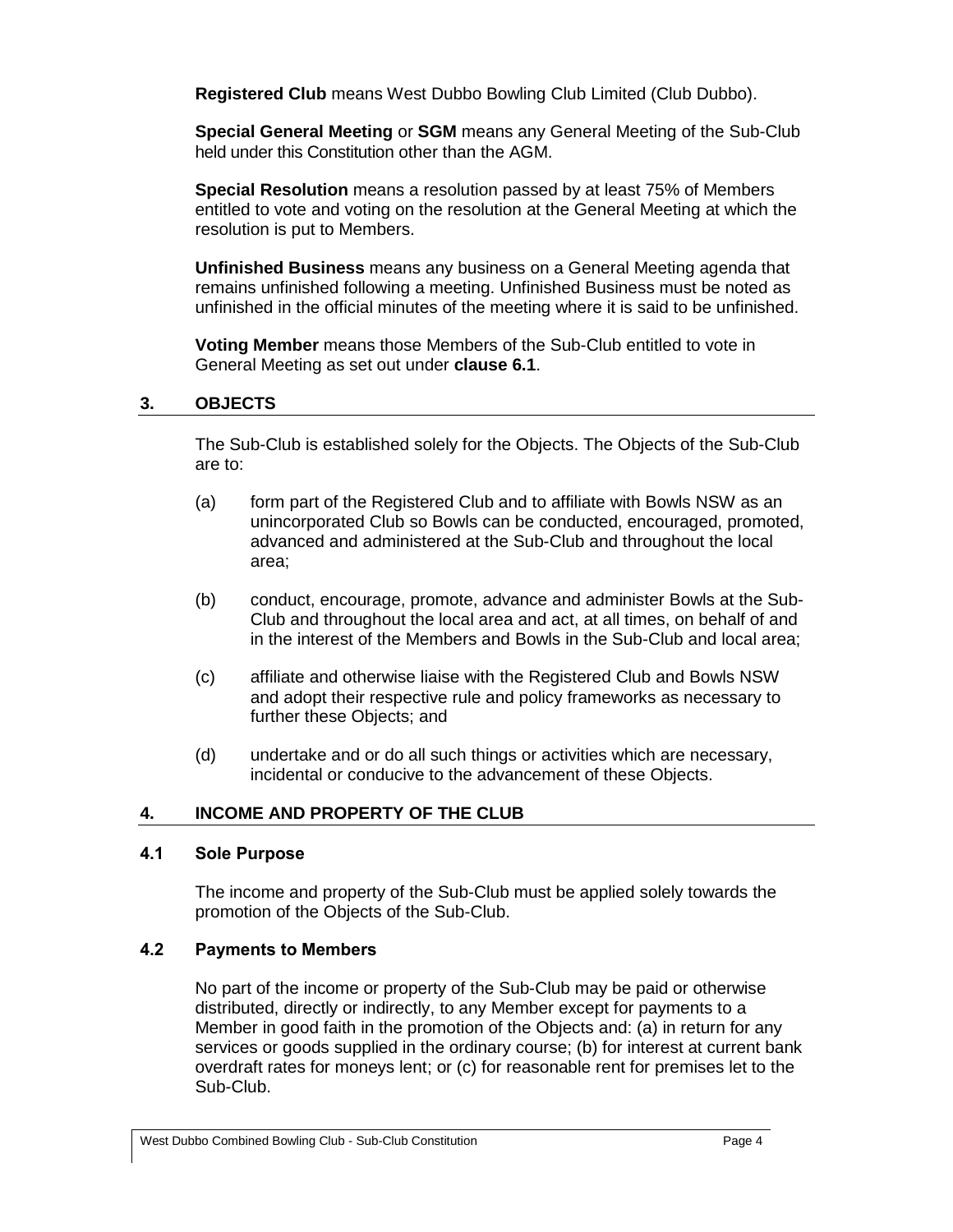## <span id="page-5-1"></span><span id="page-5-0"></span>**5.1 Recognition of Sub-Club**

- (a) The Sub-Club forms part of the Registered Club and is affiliated with Bowls NSW and is recognised by those entities as the body responsible for the delivery of Bowls in the local area.
- (b) This Constitution will clearly reflect the objects of the Registered Club and will conform to the constitutions and regulations of both the Registered Club and Bowls NSW.

## <span id="page-5-2"></span>**5.2 Registered Club**

The Sub-Club must not resign, disaffiliate or otherwise seek to withdraw from the Registered Club or Bowls NSW without approval by Special Resolution.

#### <span id="page-5-3"></span>**5.3 Amendment of the Constitution**

No addition, alteration or amendment shall be made to this Constitution unless the same has been approved: (a) by the Registered Club prior to the relevant General Meeting of the Sub-Club; and (b) by Special Resolution of the Sub-Club.

## <span id="page-5-4"></span>**6. MEMBERSHIP**

#### <span id="page-5-5"></span>**6.1 Categories of Members**

The Members of the Sub-Club shall consist of the following categories:

- (a) Individual Members, who subject to this Constitution, shall have the right to receive notice of General Meetings and to be present, debate and vote at General Meetings; and
- (b) such new or other categories of Members, such as Juniors, may be established by the Management Committee. Any new category of Member established by the Management Committee cannot be granted voting rights without the approval of the Sub-Club in General Meeting.

## <span id="page-5-6"></span>**6.2 Deemed Membership**

(a) All persons who are, prior to the adoption of this Constitution, members of the Sub-Club shall be deemed Members from the time of adoption of this Constitution.

#### <span id="page-5-7"></span>**6.3 General**

- (a) A Sub-Club Member shall at all times be a financial member of the Registered Club.
- (b) No Member whose membership ceases has any claim against the Sub-Club or the Committee Members for damages or otherwise arising from cessation or termination of membership.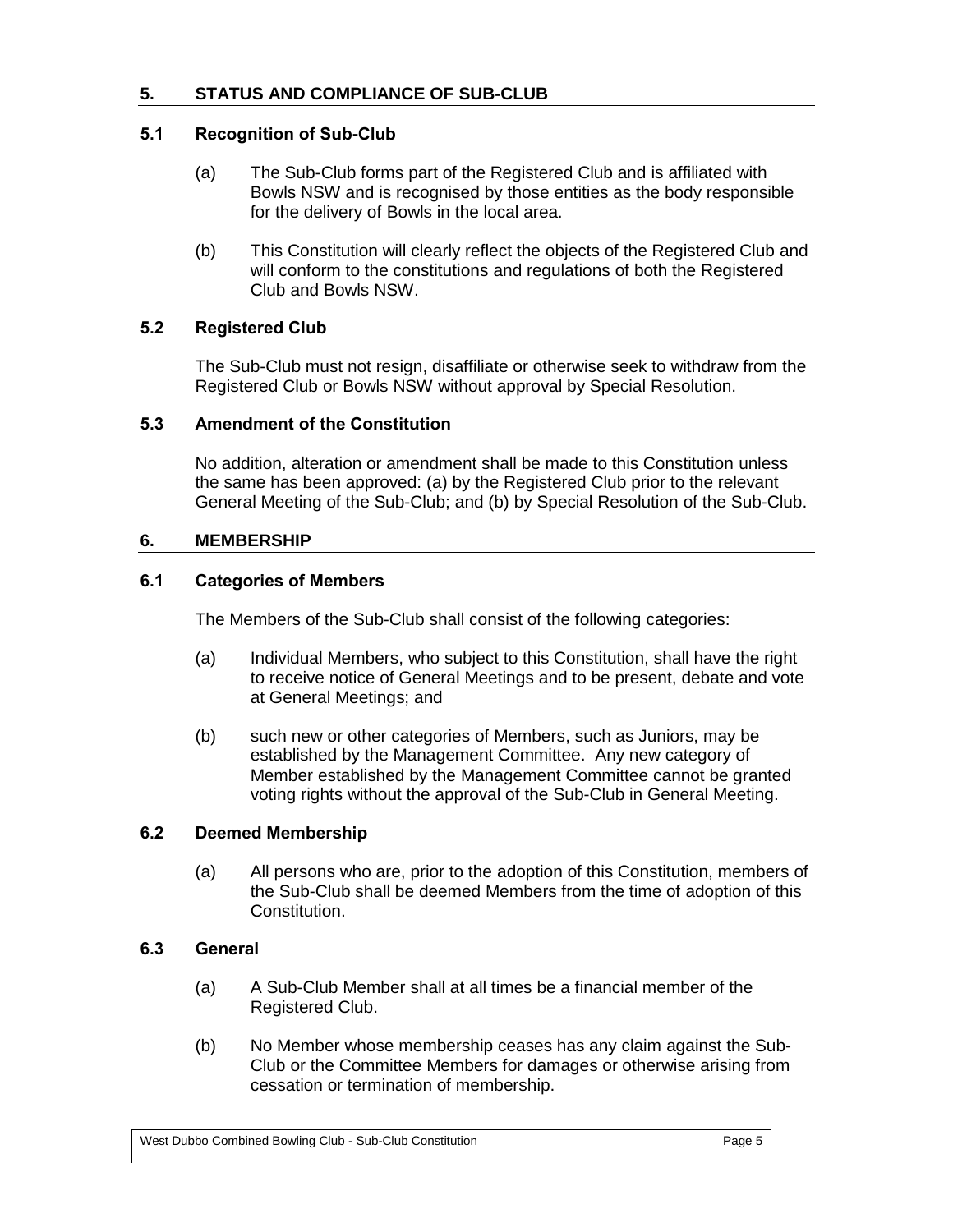- (c) Membership is personal to each Member. No Member shall, or purport to, assign the rights comprising or associated with membership to any other person and any attempt to do so shall be void.
- (d) Members must treat all staff, contractors and representatives of the Sub-Club and Registered Club, and all other Members with respect and courtesy at all times.
- (e) Members must not act in a manner unbecoming of a Member or prejudicial to the Objects and/or interests of the Sub-Club, Registered Club or Bowls.

## <span id="page-6-0"></span>**7. EFFECT OF MEMBERSHIP**

- (a) Members acknowledge and agree that:
	- (i) they shall comply with and observe this Constitution and the By-Laws and any determination, resolution or policy which may be made or passed by the Management Committee or any duly authorised committee;
	- (ii) by submitting to this Constitution and the By-Laws they are subject to the jurisdiction of the Sub-Club; and
	- (iii) this Constitution is made in pursuit of a common purpose, namely for the mutual and collective benefit of the Sub-Club, the Members and Bowls.
- (b) A Member of the Sub-Club has the right to:
	- (i) receive notice of General Meetings;
	- (ii) submit items of business for consideration at General Meetings;
	- (iii) attend and be heard at General Meetings; and
	- (iv) if they are a Voting Member, vote at General Meetings.

## <span id="page-6-2"></span><span id="page-6-1"></span>**8. FEES AND SUBSCRIPTIONS**

- (a) The Management Committee must determine from time to time membership fees and the payment method and due date.
- (b) The Management Committee is empowered to prevent any Member whose Annual Subscription, or any other fees are in arrears from exercising the whole or any of the rights or privileges of membership of the Sub-Club.
- (c) If fees for any Member are in arrears for one month that Member's membership ceases, unless otherwise determined by resolution of the Management Committee.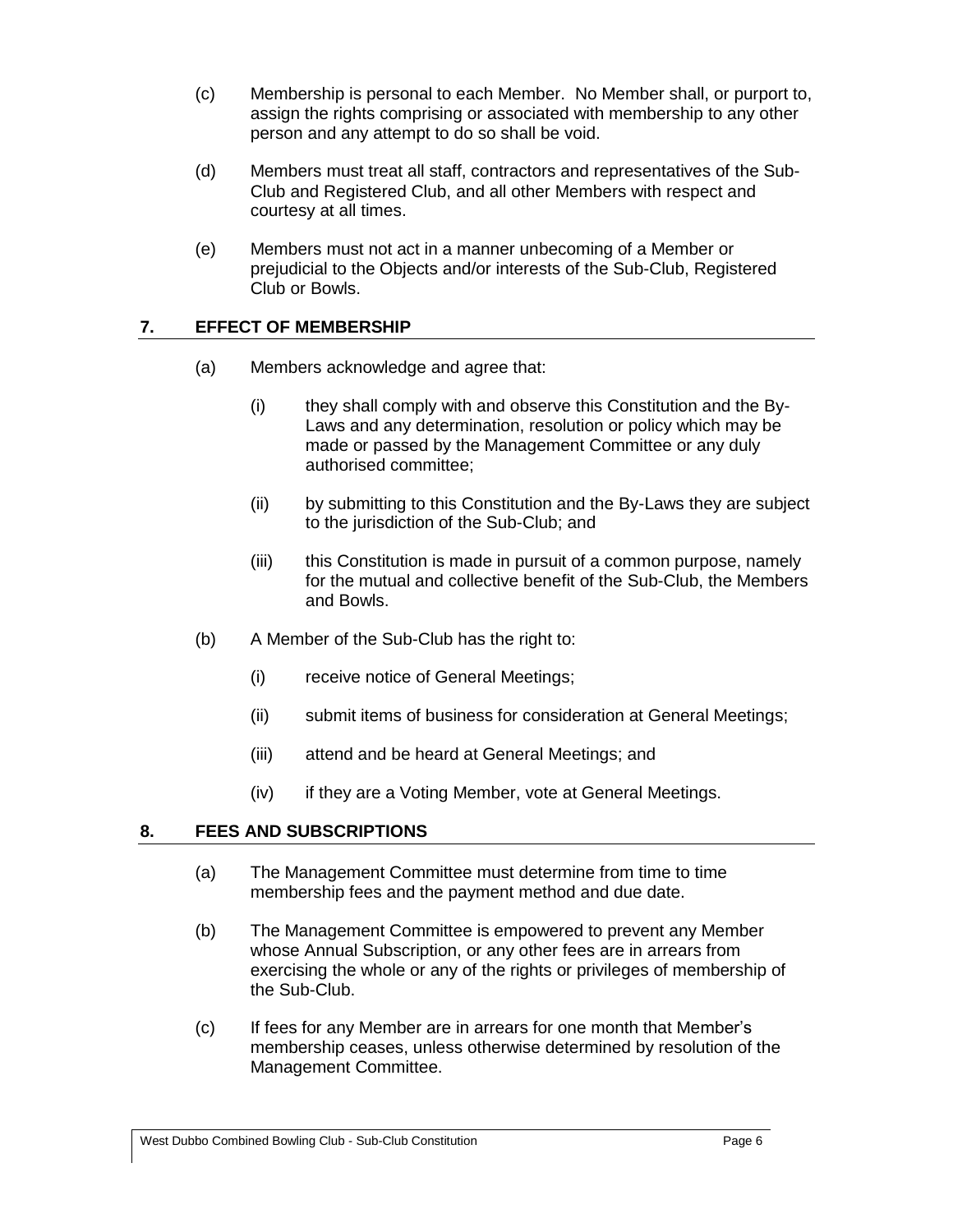#### <span id="page-7-0"></span>**9. REGISTER**

The Sub-Club may keep and maintain a register in which may be entered the names and addresses of all Members and Committee Members and where applicable, the date of termination of membership of any Member.

#### <span id="page-7-1"></span>**10. DISCONTINUANCE OF MEMBERSHIP**

A person's membership of the Sub-Club ceases if:

- (a) they resign by giving notice in writing to the Sub-Club;
- (b) they fail to pay their Annual Subscription within one month of the due date determined by the Management Committee;
- (c) the Management Committee make a written request to the Member, and they fail to respond within one month of that correspondence;
- (d) they fail to reapply for membership before the end of the membership year of the Sub-Club; or
- (e) they cease their membership of the Registered Club.

#### <span id="page-7-2"></span>**11. DISCIPLINE OF MEMBERS**

The disciplinary process set out in the Registered Club's constitution applies to instances where the Management Committee is advised of an allegation (not being vexatious, trifling or frivolous) or considers that a Member has allegedly:

- (a) breached, failed, refused or neglected to comply with a provision of this Constitution, the By-Laws or any resolution or determination of the Management Committee or any duly authorised Committee; or
- (b) acted in a manner unbecoming of a Member or prejudicial to the Objects and the interests of the Sub-Club, Registered Club and/or Bowls, or another Member; or
- (c) brought themselves, another Member, the Sub-Club, Registered Club, Bowls NSW or Bowls into disrepute.

In such circumstances, the relevant Member will be subject to, and submits unreservedly to, the jurisdiction, disciplinary procedures and penalties and the appeal mechanisms (if any) in the Registered Club constitution.

#### <span id="page-7-3"></span>**12. GRIEVANCE PROCEDURE**

The grievance procedure set out in the Registered Club constitution applies to disputes under this Constitution between a Member and:

- (a) another Member; or
- (b) the Sub-Club.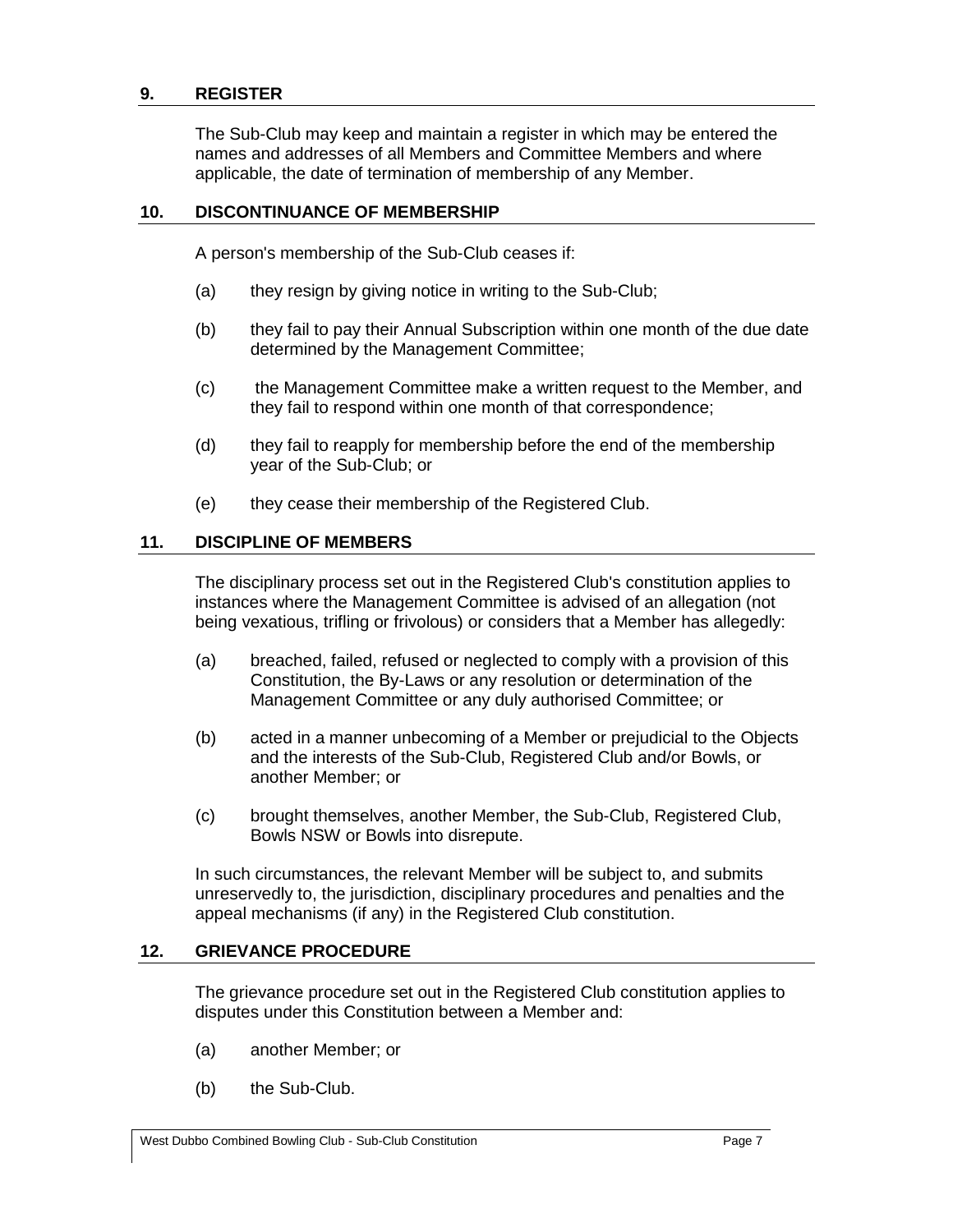#### <span id="page-8-0"></span>**13. GENERAL MEETINGS**

#### <span id="page-8-1"></span>**13.1 Annual General Meeting**

The Annual General Meeting of the Sub-Club will be held at least once in each calendar year and will coincide with the AGM of the Registered Club.

#### <span id="page-8-2"></span>**13.2 General Meetings**

- (a) The Management Committee may convene a General Meeting when it thinks fit.
- (b) The Management Committee must on the requisition in writing of at least 10% of the Voting Members, convene a General Meeting within 35 days of the requisition.
- (c) At least 21 days' notice of the time and place of a General Meeting must be given to all Members and Committee Members.
- (d) Where a General Meeting (including an AGM) is convened by the Management Committee it may, if it thinks fit, cancel the meeting or postpone the meeting to a date and time they determine.
- (e) Proxy voting is not permitted at General Meetings of the Sub-Club.
- (f) Conduct of, and communication at, a General Meeting including voting may be permitted from time to time by electronic communication in such instances as the Management Committee determines and shall be conducted in accordance with procedures prescribed by the Management Committee.
- (g) The number of Members who must be present and eligible to vote for a quorum to exist at a General Meeting is 18 Voting Members If a quorum is not present, the meeting shall be adjourned.

#### <span id="page-8-3"></span>**13.3 Conduct of General Meetings**

- (a) The Chair is entitled to preside as chair at General Meetings.
- (b) If a General Meeting is convened and there is no Chair, or the Chair is not present or is unwilling to act, a Committee Member (or other person) chosen by a majority of the Committee Members present shall preside as chair.
- (c) The chair of a General Meeting has charge over the conduct of the meeting and its procedures and may terminate discussion whenever he or she consider it necessary for the proper conduct of the meeting.
- (d) The chair may with the consent of any General Meeting at which a quorum is present adjourn the meeting or any business, motion, question, resolution, debate or discussion being considered or remaining to be considered by the meeting.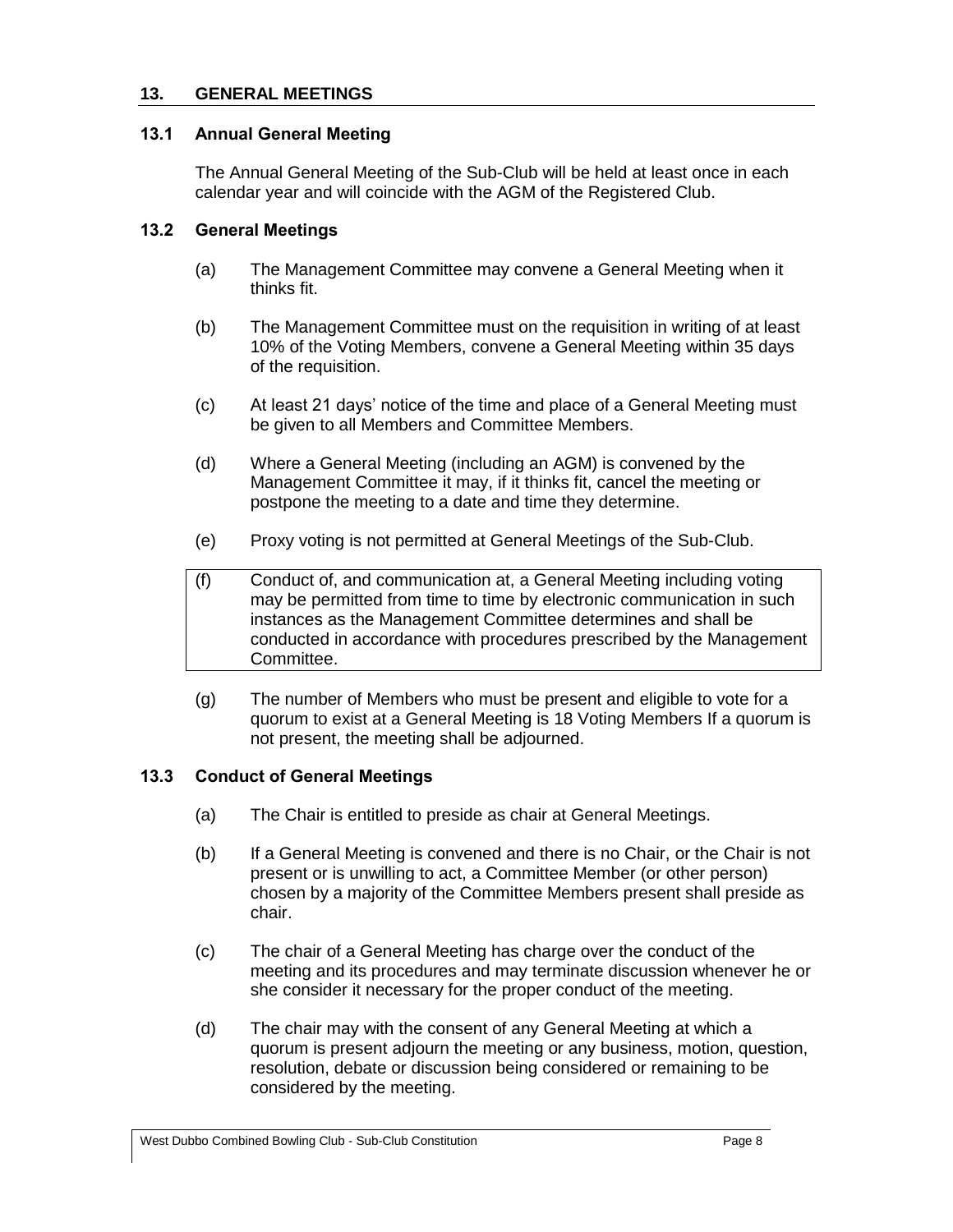- (e) The adjournment may be either to a later time at the same meeting or to an adjourned meeting at any time and place agreed by vote of the members present. If adjourned for more than 21 days, a new notice of meeting must be distributed to Members.
- (f) Only unfinished business is to be transacted at a meeting resumed after an adjournment.

#### <span id="page-9-0"></span>**13.4 Questions decided by majority**

Except in the case of a Special Resolution, a resolution is carried if a simple majority of the votes cast on the resolution are in favour of it.

## <span id="page-9-1"></span>**13.5 Equality of votes**

Where an equal number of votes are cast in favour of and against the resolution, the resolution is not carried. For the avoidance of doubt the chair does not have a casting vote where voting is equal.

## <span id="page-9-2"></span>**13.6 Declaration of results**

At any General Meeting a resolution put to the vote of the meeting must be decided on a show of hands unless a poll is either directed by the chair, or demanded by three Voting Members and the demand is not withdrawn.

## <span id="page-9-3"></span>**13.7 Chair to determine any poll dispute**

If there is a dispute about the admission or rejection of a vote, the chair must decide it and the chair's decision made in good faith is final.

#### <span id="page-9-4"></span>**13.8 Minutes**

The Management Committee must ensure that minutes are taken and kept of each General Meeting.

#### <span id="page-9-5"></span>**14. VOTES OF MEMBERS**

- (a) At a General Meeting, on a show of hands and on a poll, each Voting Member shall have one vote.
- (b) No Members other than Voting Members are entitled to vote at General Meetings.

## <span id="page-9-6"></span>**15. MANAGEMENT COMMITTEE**

## <span id="page-9-7"></span>**15.1 General**

- (a) The Management Committee shall consist of:
	- (i) an elected President/Chair (Male or Female);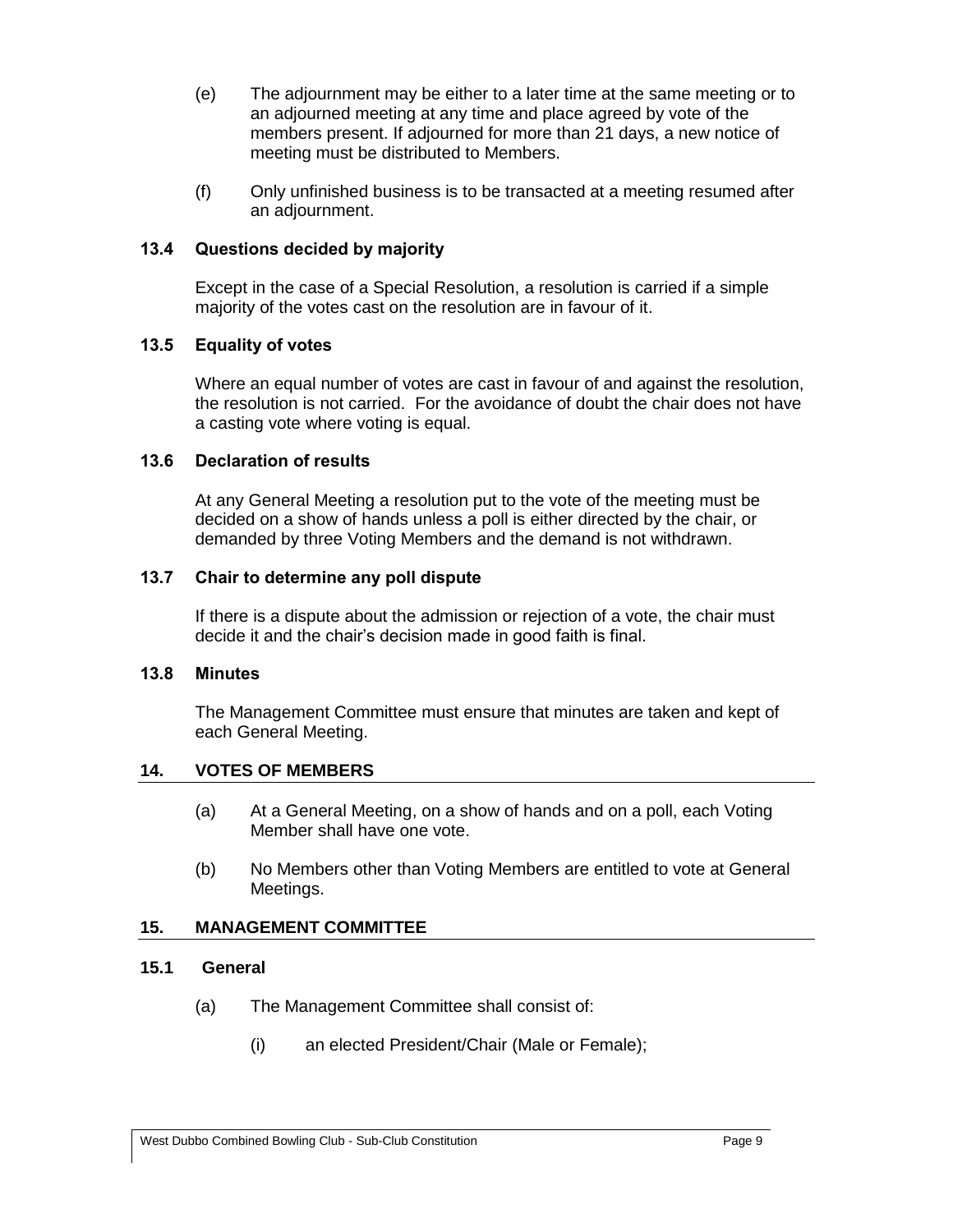- (ii) 2 elected Vice Presidents (1 Male, 1 Female) subject to clause (f) below;
- (iii) 6 elected Committee Members (3 Male, 3 Female) subject to clause (f) below;
- (iv) the Secretary/Bowls Manager (subject to clause (g) below);
- (b) be elected at the AGM for a term of one year, expiring at the conclusion of the following AGM.
- (c) At every AGM of the Sub-Club the Committee Members shall retire from office and, if nominated, shall be eligible for re-election.
- (d) Nominations for Committee Member positions shall be received from Members prior to the AGM in such manner as may be determined by the Management Committee.
- (e) All Members over 18 years of age are entitled to stand for office as Committee Members.
- (f) If insufficient nominations are received, the vacancies may be filled by Members from the floor of the Annual General Meeting.
- (g) Those Committee Members in office prior to the adoption of this Constitution shall continue in their role as Committee Members until the next AGM, at which point, they are eligible for re-election.
- (h) The election shall be by secret ballot but otherwise conducted in such manner and method as may be determined by the Management Committee from time to time. No Committee Member shall be elected unless he or she is qualified to hold office and has been nominated in accordance with this clause, unless the number of members nominated are fewer than the number of vacancies to be filled.
- <span id="page-10-0"></span>(i) The highest elected Male and highest elected Female after voting will be deemed the incoming Vice Presidents.
- (j) The 3 (three) highest elected Males and 3 (three) highest elected Females after voting will be deemed the 6 (six) incoming Committee Members. (Should there be insufficient nominations to fill the 3 highest elected committee members from either gender, the positions shall be filled from the list of the opposite gender, in order of election results).

## **15.2 Bowls Secretary & Coordinator**

(a) If the Registered Club employs a person to coordinate bowls (whether on full or part time basis as Bowls Coordinator and whether in conjunction with other duties for the registered club) then: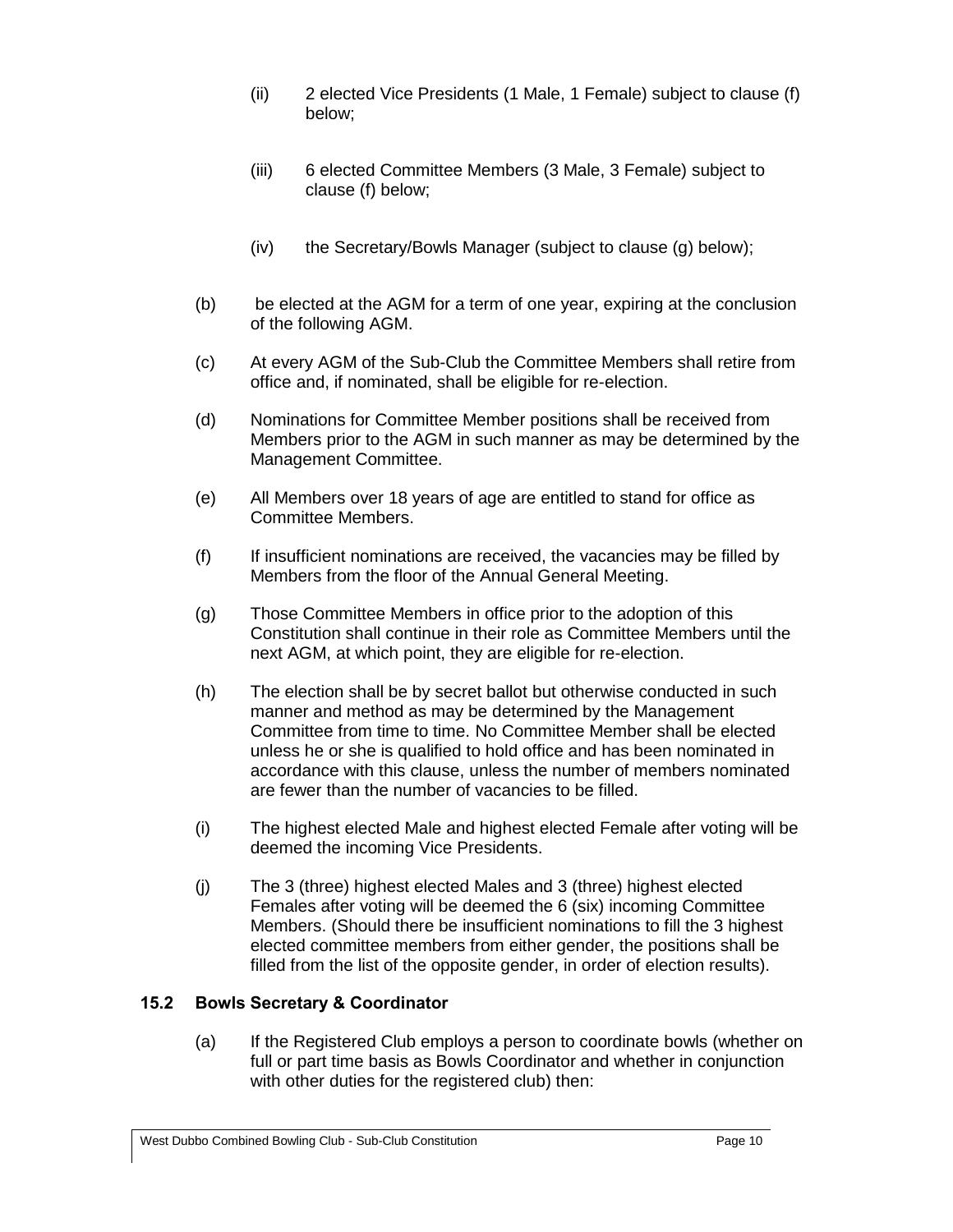- (i) at each Annual General Meeting before the chair announces the nominations for the office bearers, the chair will announce if the Registered Club has employed a person to co-ordinate bowls; and
- (ii) If the Registered Club has employed a person to coordinate bowls, the Chairman at each Annual General Meeting will also announce that the position of Bowls Secretary will not be filled.

## **15.3 Election of Officers**

- (a) Nominations for positions on the Management Committee and Selectors shall be called for by the Bowls Secretary or Bowls Coordinator at least 42 days prior to the Annual General Meeting.
- (b) In the case of Members who are also affiliated with other clubs, only those Members who have opted to play championships for the Sub-Club may stand for office.

## **15.4 Form of Nomination**

- (a) Nominations must be:
	- (i) in writing;
	- (ii) on the prescribed form (if any) provided for that purpose;
	- (iii) signed by two (2) Members;
	- (iv) certified by the nominee (who must be a Member Player) expressing their willingness to accept the position for which they are nominated; and
	- (v) delivered to the Sub-Club not less than twenty-one (21) days before the date fixed for the holding of the Annual General Meeting.

## **15.5 Conducting Elections**

- (a) The election of the Management Committee shall be in accordance with the Articles of Association of the Registered Club relating to election of the Board. An employee of the Registered Club is not eligible to be elected to the Management Committee.
- (b) If the number of nominations received for the Management Committee is equal to the number of vacancies to be filled or if there are insufficient nominations received to fill all vacancies, then those nominated shall be declared elected.
- (c) If the number of nominations exceeds the number of vacancies to be filled, voting papers shall be prepared containing the names of the candidates in order drawn by ballot, for each vacancy on the Management Committee.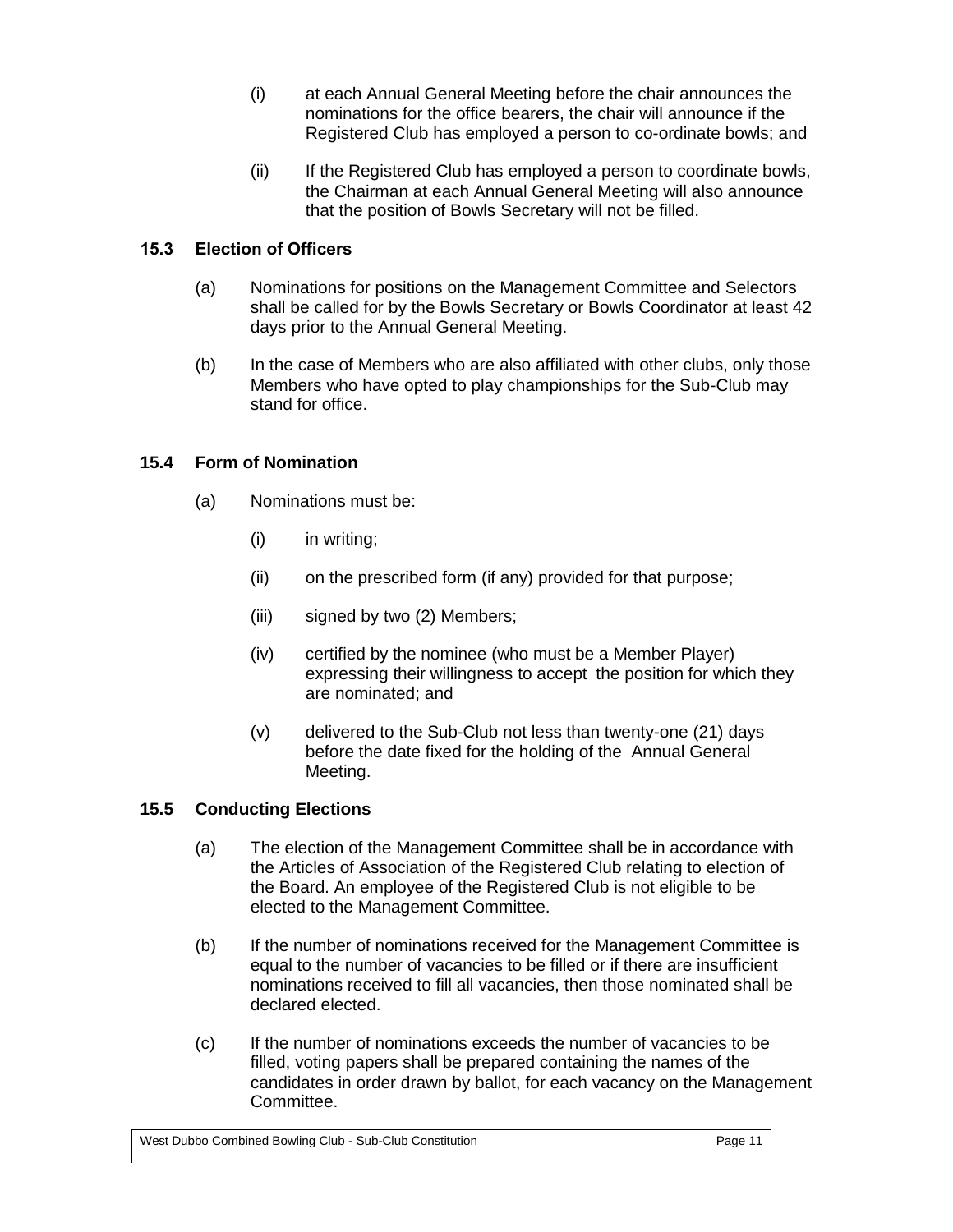- (d) The voting shall be conducted using the first past the post method, and shall be by secret ballot prior to the Annual General Meeting on papers prepared by the Registered Club.
- (e) If voting is equal for two or more candidates a further ballot will be held. If voting is still equal after the further ballot the election will be declared invalid and the position will be declared a casual vacancy.

## **16. COMMITTEES**

- (a) The Sub-Club may have the following Committees:
	- (i) Match Committee;
	- (ii) Selection Committee; and
	- (iii) any other committee as it deems fit from time to time.
- (b) The Committees will be constituted and carry out such duties and functions with such powers, as the Management Committee determines and as are prescribed in the By-Laws.
- (c) The process of election for each Committee may be determined by the Management Committee and prescribed in the By-Laws.

#### **17. VACANCIES ON THE MANAGEMENT COMMITTEE**

#### <span id="page-12-0"></span>**17.1 Casual Vacancies**

Any casual vacancy that occurs in the position of a Committee Member may be filled by the remaining Committee Members from among Members until the next AGM.

#### <span id="page-12-1"></span>**17.2 Grounds for Termination of Committee Member**

The office of a Committee Member becomes vacant if the Committee Member:

- (a) dies or becomes of unsound mind or a person whose person or estate is liable to be dealt with in any way under the law relating to mental health;
- (b) becomes bankrupt or makes any arrangement or composition with their creditors generally;
- (c) resigns their office in writing to the Sub-Club, is removed by Special Resolution or is absent without the consent of the Management Committee from meetings of the Management Committee held during a period of six months;
- (d) fails to declare a conflict of interest with the affairs of the Sub-Club; or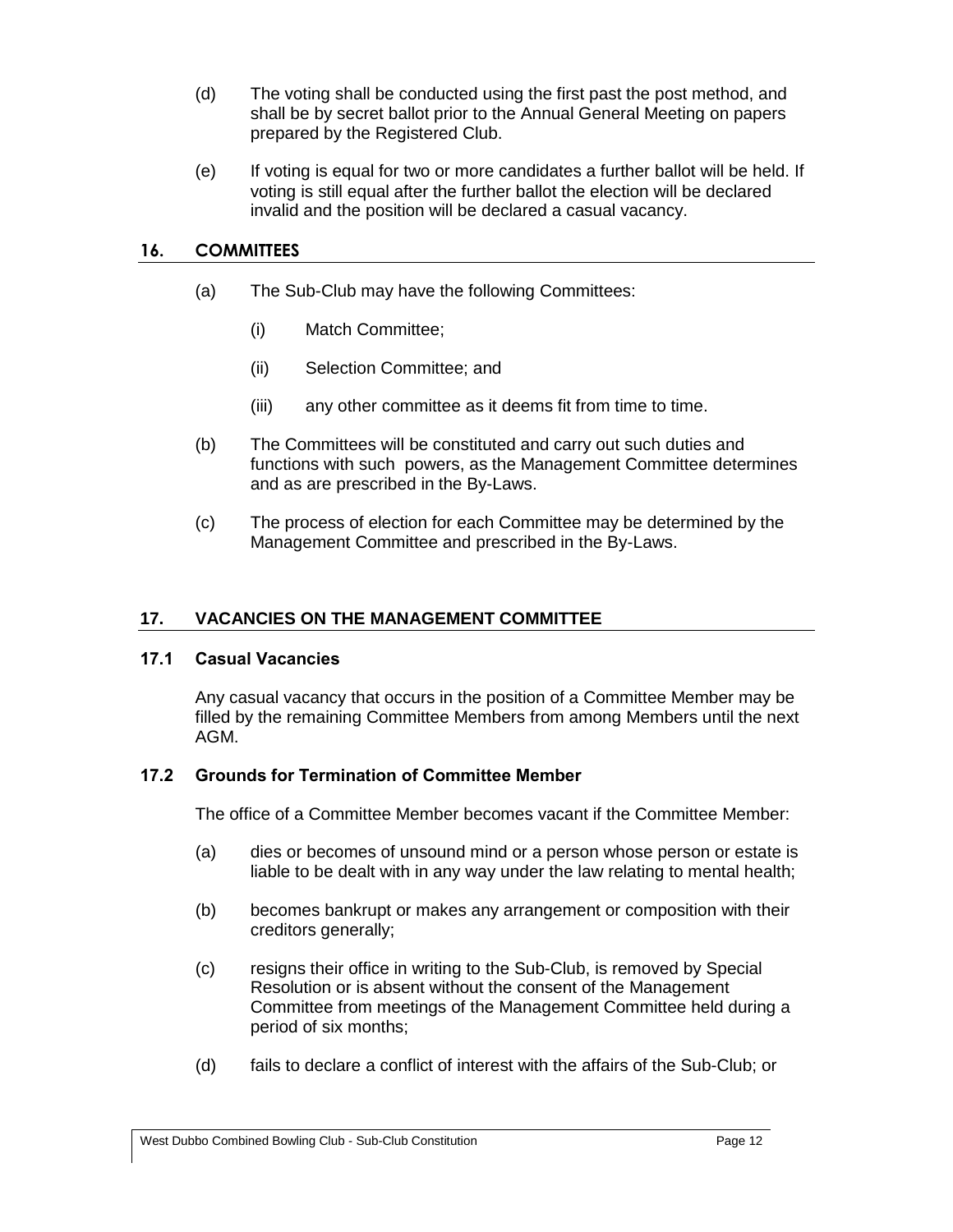(e) acts in a manner unbecoming or prejudicial to the Objects and/or interests of the Sub-Club or Registered Club, or has brought himself or herself, or the Sub-Club or Registered Club into disrepute, as determined in accordance with clause [11.](#page-7-2)

## <span id="page-13-0"></span>**18. POWERS AND DUTIES OF MANAGEMENT COMMITTEE**

Subject to this Constitution, the Management Committee will manage the Sub-Club's business and may exercise all of the Sub-Club's powers that are not required, by this Constitution, to be exercised by the Sub-Club in General Meeting.

## <span id="page-13-1"></span>**19. PROCEEDINGS AT MANAGEMENT COMMITTEE MEETINGS**

#### <span id="page-13-2"></span>**19.1 Management Committee meetings**

- (a) The Management Committee may meet together for conducting business, adjourn and otherwise regulate its meetings as it thinks fit.
- (b) A question arising at a Management Committee meeting is to be decided by a majority of votes. Each Committee Member present has one vote on a matter arising for decision by Committee Members.
- (c) The chair of the meeting will not have a casting vote.
- (d) Three Committee Members present in person constitutes a quorum.
- (e) A Committee Member may convene a Management Committee meeting on two days' notice unless all Committee Members agree to hold a meeting at shorter notice.
- (f) Written notice of each Management Committee meeting, specifying the general nature of the time, date, place and mode of the Management Committee meeting and the business to be transacted, shall be served on each Committee Member in accordance with the Committee Member's last notified contact details.
- (g) The Chair will chair all meetings of the Management Committee unless there is no Chair, or the Chair is not present or is unwilling to act, in which case the Committee Members present must elect one of their number to chair that meeting.
- (h) The Committee Members must cause minutes of meetings to be made.

#### <span id="page-13-3"></span>**19.2 Circulating resolutions**

The Committee Members may pass a resolution without a Management Committee meeting being held if the required majority of the Committee Members who are entitled to vote on the resolution sign a document containing a statement that they are in favour of the resolution set out in the document. An email or other electronic transmission produced under the name of a Committee Member with the Committee Member's authority is taken to be a document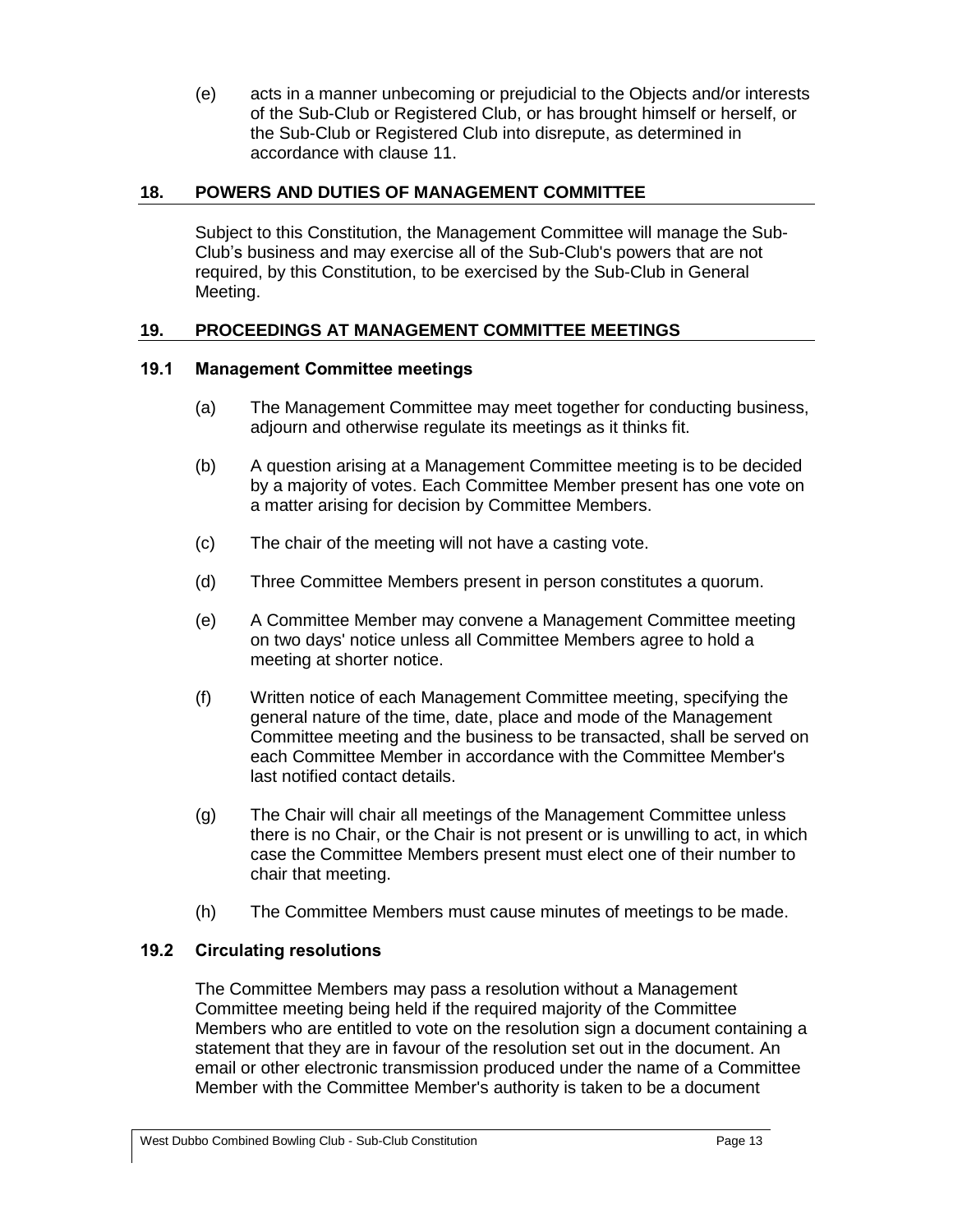signed by the Committee Member for the purposes of this clause and is taken to be signed when received by the Sub-Club in legible form.

## <span id="page-14-0"></span>**19.3 Committee Members' interests**

A Committee Member shall declare to the Management Committee that Committee Member's interest in any matter in which any material personal interest or related party transaction arises as defined by the *Corporations Act 2001 (Cth)* and that Committee Member must absent himself or herself from discussion of such matter and is not entitled to vote in respect of such matter.

#### <span id="page-14-1"></span>**20. TELECOMMUNICATION MEETING**

- (a) A General Meeting or Management Committee meeting may be held by means of a telecommunication meeting, provided that the:
	- (i) number of Members or Committee Members (as applicable) participating is not less than a quorum required for a General Meeting or Management Committee meeting (as applicable); and
	- (ii) meeting is convened and held in accordance with this Constitution.
- (b) All provisions of this Constitution relating to a meeting apply to a telecommunication meeting in so far as they are not inconsistent with the provisions of this **clause [23](#page-14-1)**.

## <span id="page-14-2"></span>**21. DELEGATES**

The Management Committee shall annually appoint delegate(s) to the Registered Club and Bowls NSW and any other body to which the Sub Club is entitled representation.

#### <span id="page-14-3"></span>**22. SUB-COMMITTEES**

- (a) The Management Committee may by written instrument delegate any of its powers to Sub-Committees consisting of such persons it thinks fit (including Committee Members, individuals and consultants) and may vary or revoke any delegation.
- (b) A Sub-Committee must exercise the powers delegated to it according to the terms of delegation, and is responsible to and reports to the Management Committee.
- (c) Meetings of Sub-Committees are governed by the provisions of this Constitution dealing with Management Committee meetings.

#### <span id="page-14-4"></span>**23. BY-LAWS**

- (a) The Management Committee may from time to time:
	- (i) make By-Laws which in its opinion are necessary or desirable for the control, administration and management of the Sub-Club's affairs; and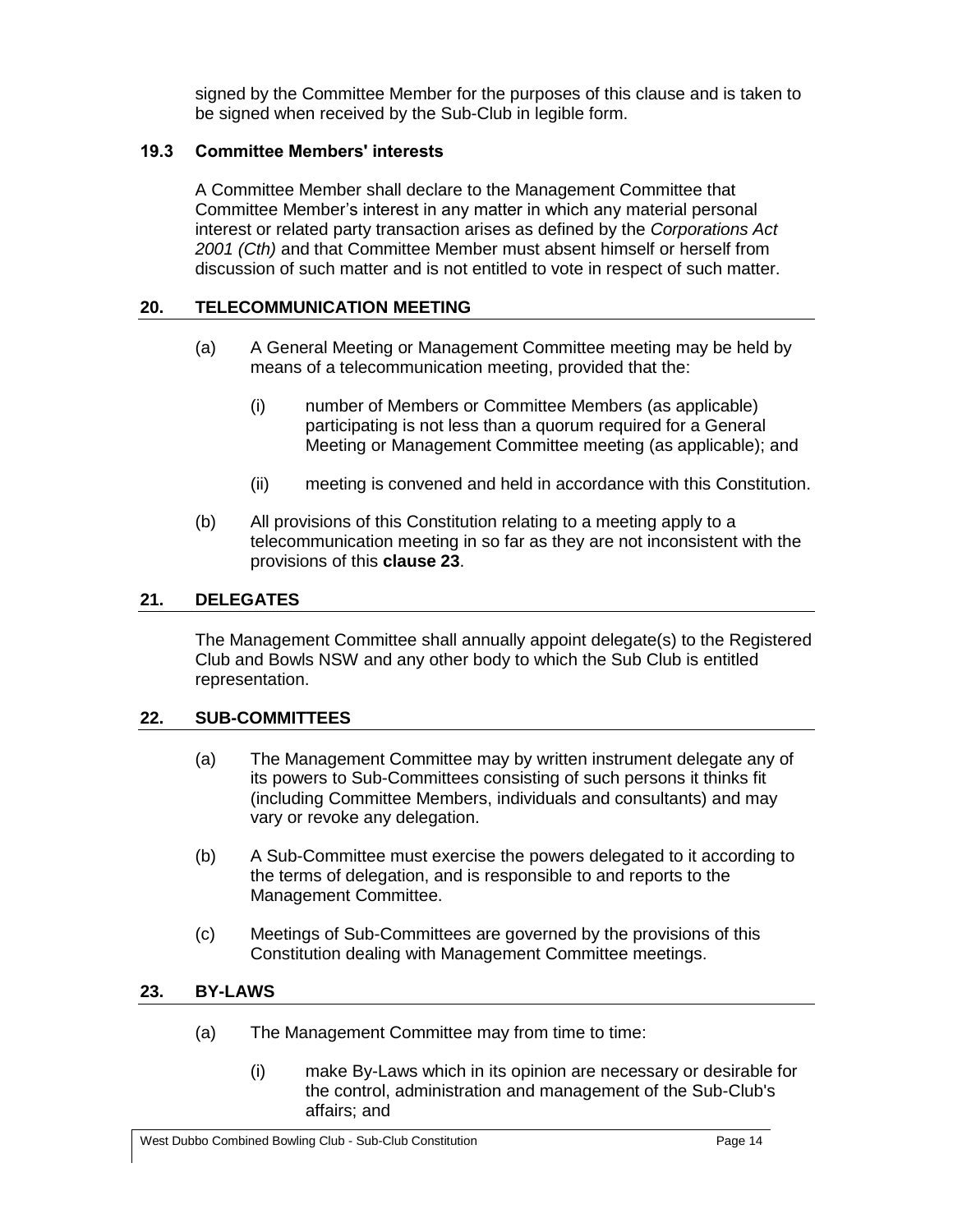- (ii) amend, repeal and replace those By-Laws.
- (b) A By-Law is subject to this Constitution and when in force, is binding on all Members and has the same effect as a provision in this Constitution.

## <span id="page-15-0"></span>**24. KEEPING RECORDS**

The Management Committee shall establish and maintain proper records and minutes concerning all transactions, business, meetings and dealings of the Sub-Club and the Management Committee and shall produce these as appropriate at each Management Committee meeting or General Meeting.

#### <span id="page-15-1"></span>**25. ACCOUNTS**

## <span id="page-15-2"></span>**25.1 Financial Year**

The financial year of the Sub-Club is that of the Registered Club.

## <span id="page-15-3"></span>**25.2 Records**

Books, documents, securities and proper accounting and other records shall be kept and held in the care and control of the Management Committee.

## <span id="page-15-4"></span>**25.3 Management Committee to Submit Accounts**

The Management Committee shall submit to the AGM the accounts of the Sub-Club.

#### <span id="page-15-5"></span>**25.4 Transactions**

All cheques, promissory notes, bankers' drafts, bills of exchange, other negotiable instruments, electronic transactions and all receipts for money paid to the Sub-Club, shall be signed, drawn, accepted, endorsed or otherwise executed, as the case may be, in such manner as the Management Committee determines from time to time.

## <span id="page-15-6"></span>**26. SERVICE OF DOCUMENTS**

Documents may be served on a Member or the Sub-Club personally, by post or by email or other electronic transmission (including by posting on the Sub-Club's website) in accordance with the Member or Sub-Club's last notified contact details.

## <span id="page-15-7"></span>**27. DISSOLVING SUB-CLUB**

<span id="page-15-8"></span>If, upon dissolving the Sub-Club, and after satisfaction of all its debts and liabilities, any property remains, that property must be distributed to the Registered Club.